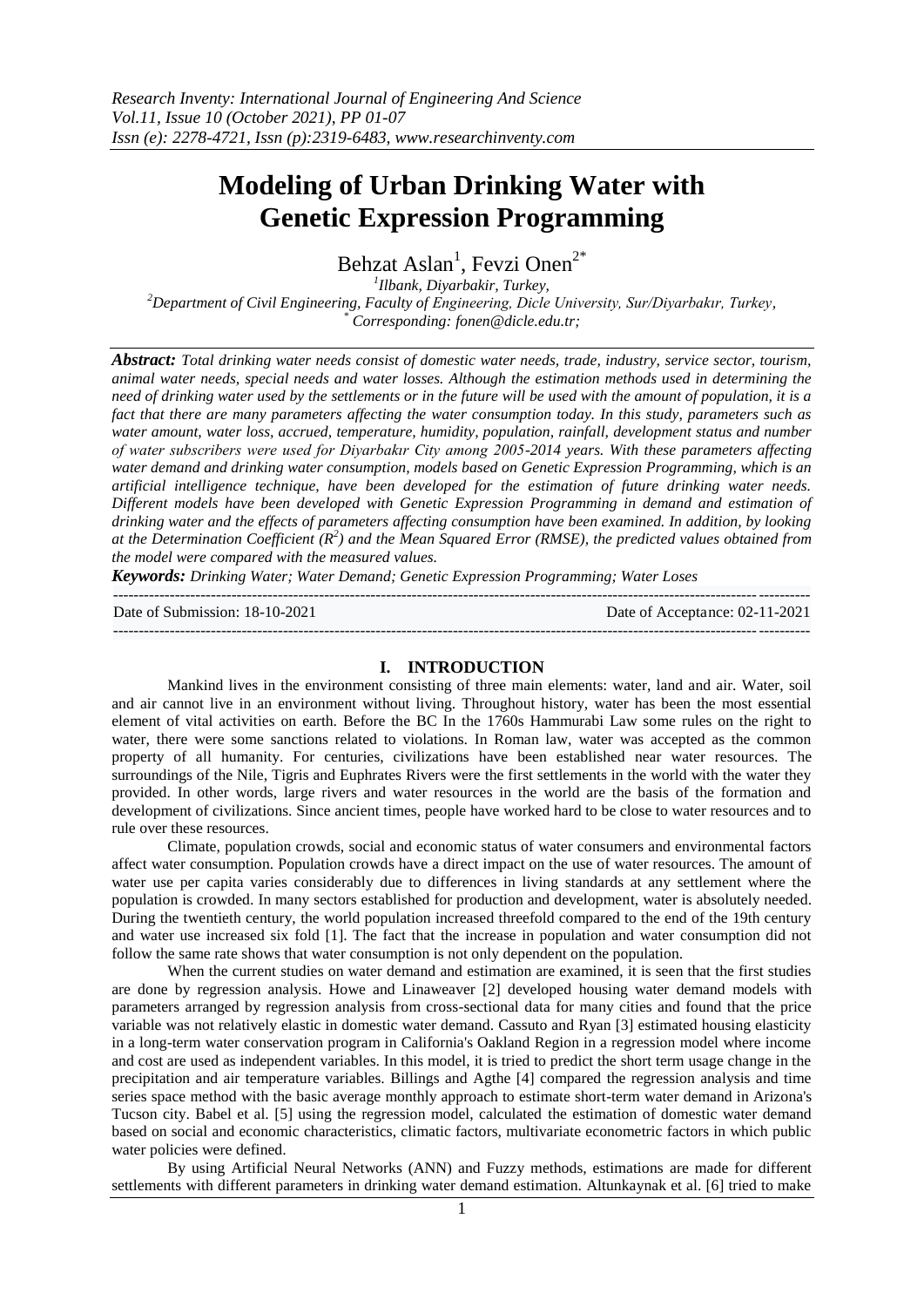Istanbul's Water Consumption Prediction by fuzzy logic method. In this study, it is tried to create the estimated water usage values in the following months by using the previous three month water consumption values. In the estimation of the need for drinking water is inadequate in population impact, besides this parameter, Gross Domestic Product (GDP), temperature, precipitation, humidity, average domestic water bill, households, such as the effect of parameters of the province of Izmir province by determining the effect of drinking water tried to do. Adamowski [7] tried to estimate the daily maximum water consumption of Ottawa, Canada using MLR, time-series analysis and ANN methods. Firat, et al. [8] evaluated artificial eural network techniques for municipal water consumption modeling. Ajbar and Ali [9] estimate the amount of water demand of the City of Mecca using the Artificial Neural Networks Method. Since the demand for drinking water is changing depending on the geographic, climatic and sudden changing population, the city of Mecca reveals a situation where water demand varies considerably both in terms of being dry and with a growing population at certain times of the year based on religious tourism. In this study, water forecasts were made for the city of Mecca monthly and yearly by using household income, settlement density, population density and highest temperature parameters. The parameters used in this model study with Artificial Neural Networks are expressed as follows:  $q=f(I,H,T,V)$ . Where, q refers to the total annual water use, I annual income, H households, T monthly average temperature and V visitor numbers. Akdağ [10] presented a study on Estimation and Comparative Analysis of Urban Drinking Water Analysis using ANN, Support Vector Machines and Box-Jenkins Methods.

While drinking water projects are carried out in cities, districts and towns, estimation of drinking water is estimated by population estimation methods according to future populations of cities. However, there are many parameters that affect drinking water usage. Many factors ranging from geography to climate, from demographic structure to spatial type, from development to industry can affect drinking water consumption. Considering the effects of all these factors on drinking and using water, the estimation of the need for drinking water should not be evaluated according to the population. Therefore, in this study, data from the climate to the development level and from the water use in the past years to the amount of water losses have been used. Different models have been created with the GEP in the demand and estimation of Diyarbakır City Center and the effects of the parameters affecting the consumption have been examined.

## **II. MATERIAL AND METHOD**

## **2.1 Properties of drinking water system of Diyarbakır**

Nowadays, Diyarbakır drinking water is supplied from two points. One of them is Hamravat drinking water. The other one is the drinking water brought from the Dicle Dam with the transmission line. Population centers of Diyarbakir Metropolitan Municipality in Turkey exceed one million people. The total length of the water supply network is 1201 km. The network, which was built by Iller Bank, was transferred to DİSKİ (Diyarbakır Water and Sewerage Administration) in 2001. Water distribution network consists of 8 different regions. The raw water supplied from the Dicle dam comes to the treatment plant after approximately 35 km long pump line. After these processes are completed, the water transferred to the water tanks is distributed to the grid without pump. Table 1 shows the amount of water, water consumption and water loss occurring in Diyarbakır city center between 2007 and 2015. These losses occur in two ways, physical and administrative. In physical losses, leakages, faults and storage overflows in the network are effective. This type of loss can be exemplified by the fact that the network is old; operating pressure is high, and technically difficult to detect leakage. Administrative losses are referred to as illegal use and non-accrued losses. Examples of this type of loss are lost counters, losses due to fire hydrants, losses due to illegal connections and losses due to errors in data records.

| Years | Population | <b>Water Production</b><br>(m <sup>3</sup> /year) | <b>Water Consumption</b><br>$(m^3$ /year) | Water Loss<br>$(m^3$ /year) | Losses<br>$\%$ |
|-------|------------|---------------------------------------------------|-------------------------------------------|-----------------------------|----------------|
| 2007  | 717986     | 59 625 000                                        | 26 721 105                                | 32 903 895                  | 55             |
| 2008  | 733 888    | 56 582 000                                        | 26 654 873                                | 29 927 127                  | 53             |
| 2009  | 768 450    | 60 175 971                                        | 28 781 083                                | 31 394 888                  | 52             |
| 2010  | 777 593    | 64 018 662                                        | 27 273 512                                | 36 745 150                  | 57             |
| 2011  | 806 667    | 64 635 899                                        | 28 795 827                                | 35 840 072                  | 55             |
| 2012  | 822 546    | 67 403 821                                        | 30 094 549                                | 37 309 272                  | 55             |
| 2013  | 841 762    | 72 224 265                                        | 30 586 858                                | 41 637 407                  | 57             |
| 2014  | 872 463    | 73 978 520                                        | 32 311 068                                | 41 667 452                  | 56             |
| 2015  | 887 348    | 76 381 010                                        | 34 269 666                                | 42 111 344                  | 55             |

**Table1. Diyarbakır city annual water statistics report** (DISKI)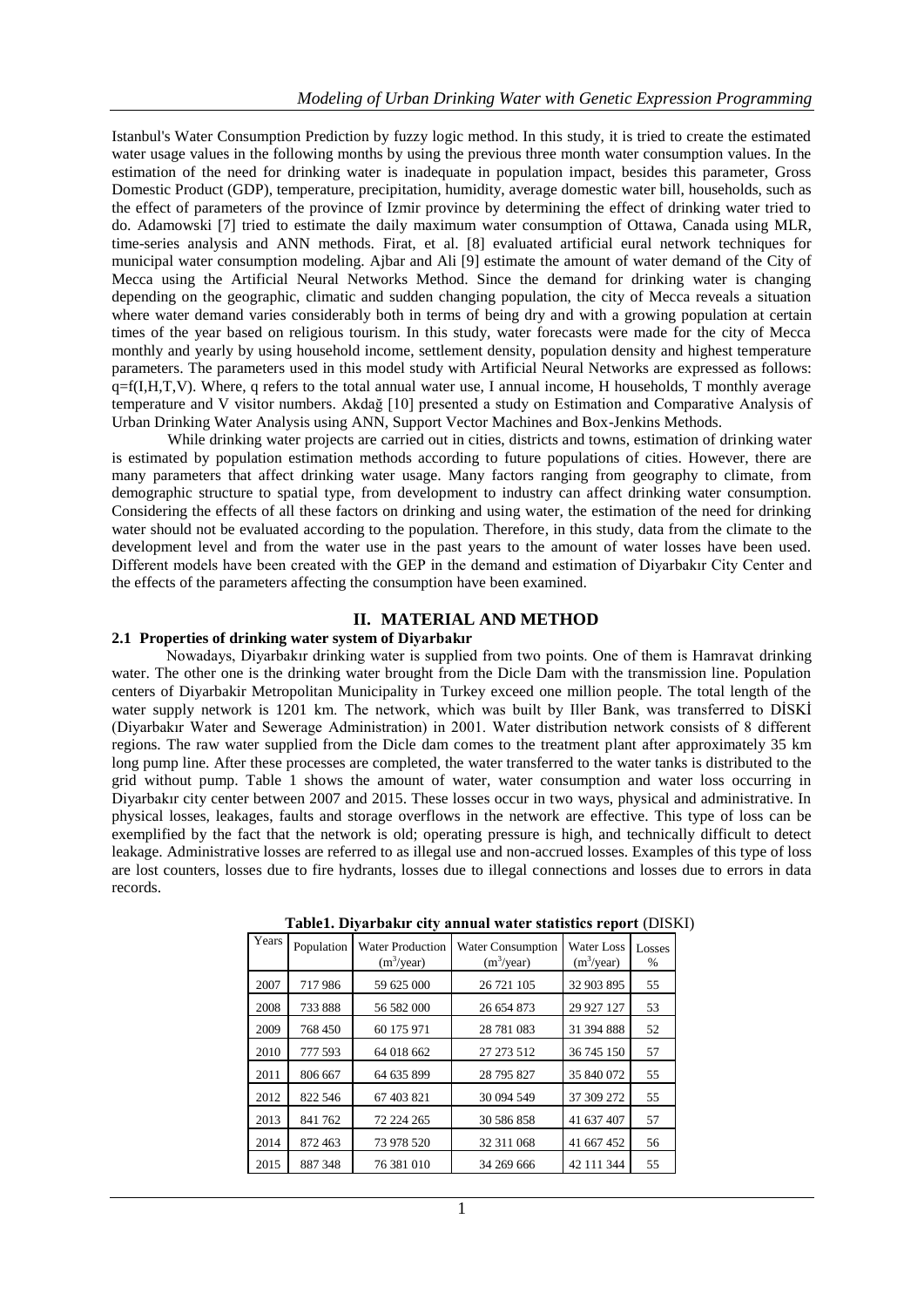# **2.2 Data used in the Study**

Water demand is affected by various parameters such as population, employment, economic cycles, technology, weather, climate, price and so on. The effects of parameters such as local population growth, global warming, and change in the amount of urban green space, industrial development and change in living standards increase the consumption [11].

Numerous parameters affecting water demand directly and indirectly are shown in Fig. The factors include: water usage practices, water using equipment, demographics and land use, climate, water supply system, and source substitution.



In this study, population, drinking water subscriber number, temperature, precipitation, humidity, water loss in the network, development status of the gross domestic product (GDP), accrual and amount of water supplied to the grid are used for estimation of drinking water requirement of Diyarbakır city. Between the years 2005-2014, population centers values of Diyarbakir in Turkey were obtained from the statistical institute. In this study, subscriber numbers, water usage, water losses and the amount of water supplied to the network were obtained from Diyarbakır Water and Sewerage Administration for Diyarbakır city center between the years 2005-2014. Average temperatures, average rainfall and average relative humidity values were obtained from Diyarbakır Meteorology Region Directorate between the years 2005-2014. In addition, Gross domestic product values were obtained from Turkey Statistical Institute between the years 2005-2014.

The main purpose of this study is to determine the parameters that make up and affect the drinking water consumption of Diyarbakır, to create different models by Genetic Expression Programming (GEP) method. The total estimated amount of drinking water  $(Q_T)$  was compared with the measured values  $R^2$  and RMSE were used for the performance of the models.

## **2.3 Genetic Expression Programing (GEP)**

The GEP approach is an algorithm based on genetic programming (GP) and genetic algorithms (GA). Computer program is developed which is encoded in linear chromosomes in fixed length. The GEP approach is a research model that includes computer program as mathematical expression, decision tree, and logical expression. There is a marked difference between GP and GEP approaches. In GP, individual is non-linear entities, introduced in different dimensions and shapes, as a parse trees; whereas the individuals in the GEP are also nonlinear entities in various dimensions and forms, also known as expression trees [13].

Chromosome and expression tree (ET) are the two main elements of GEP. Chromosomes can be composed of one or more germs that represent a mathematical expression. These genetic mathematical codes are specified in two different lines, the language of gene and expression tree (ET), which is called the Karva Language. GEP genes are consisting of two parts, the head and tail name. The head contains some mathematical operators, variables and constants.

In this model the monthly period between 2005-2014, drinking water data (d0) A, population data (d1) P, drinking water subscriber numbers (d2) S, temperature data (d3) T, rainfall data (d4) R, humidity data (d5) H,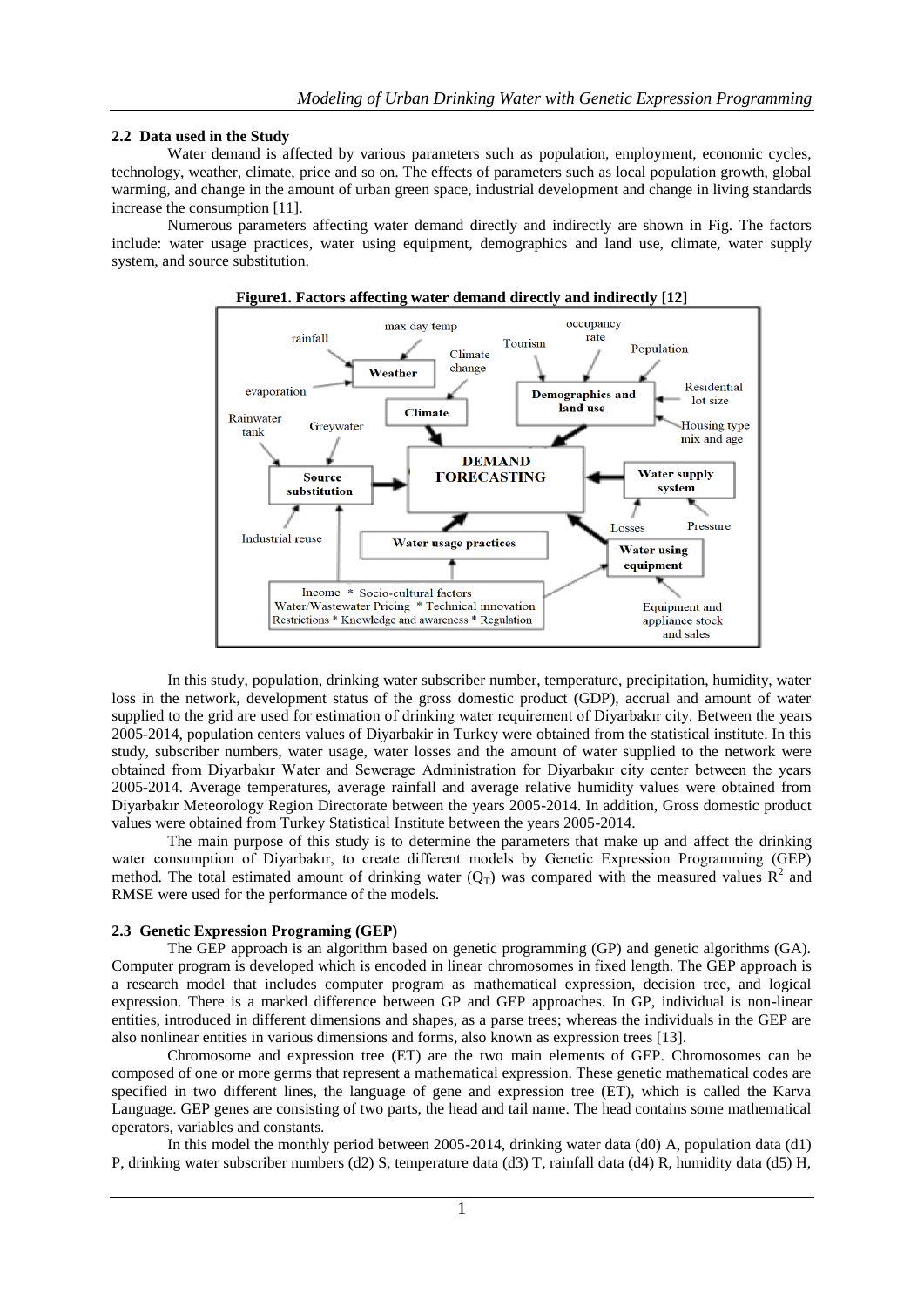water loss data (d6)  $Q_L$ , GDP per capita for Diyarbakır (income) (d7) D are shown as input parameters. In the period of 2005-2014, total amount of drinking water supplied to the grid (D.V.) and  $Q_T$  is the output parameter. In the creation of the GEP Model, the equation showing the independent variables affecting drinking water consumption is given below.

$$
Q_T = f on k(A, P, S, T, R, H, Q_L, D)
$$
\n<sup>(1)</sup>

where, A Drinking water accrue, P Population, S House subscriber number, T Temperature, R Rainfall, H Moisture,  $Q_L$  Water losses, D per capita GDP and  $Q_T$  Total drinking water amounts for Diyarbakır.

The development of approaches GEP involves five steps, and the first step is the selection of the fitness function, f<sub>i</sub>. For this problem, an individual program i suitability measured by the following expression:

$$
f_i = \sum_{j=1}^{c_i} (M - \left| C_{(i,j)} - T_j \right|)
$$
\n(2)

where *M*=selection interval; *C*  $(i, j)$  =value returned by the individual chromosome *i* for fitness case *j*; and *T*<sub>*j*</sub>=target value for fitness case *j*. In the second stage, the terminals *T<sub>i</sub>* set and function *f* group are selected to produce chromosomes. In the problem, the terminal set explicitly accounts for the independent variables,  $Q_T=f$  $(A, P, S, T, R, H, Q<sub>L</sub>, D)$ . Although the selection of the fitness function set is not so clear, a good prediction can be made to include all necessary functions. In this case, the four main operators (+, -, \*, /) and some basic mathematical expressions  $(1/x, x^{1/2}, x^{1/3}, x^2, x^3)$  are utilized. Third stage is to structure the chromosome architecture, the head size and the number of genes. The fourth main step is to select the link function. Finally, the fifth big step is to choose the set of genetic operators that cause variations and proportions. Other details of the GEP modeling structure are expressed in the literature [14, 15]. This is a big step, chromosomal architecture, ie the head size and to choose the number of genes. After several attempts, the head size is 8 and the number of genes is 3 to get the best result for GEP models. The Linking function is selected as the multiplication function. Finally, a set of genetic operators have been used as a set of genetic operators.

#### **2.4 Creation of GEP Model**

In this study, ten years (120) data of eight independent parameters were used to construct GEP model. A total of 120 data, 80% (96) was used for training purposes and 20% (24) was used for testing purposes. Training data (96) was first used to construct the model. Other 24 data models were used to test [16]. In the model studies, firstly three different models were formed for different genes considering all parameters. Thus, it was tried to determine the suitability of the proposed GEP models in the case of different genes.

The model 1 (one Gen) was developed for the 8 input GEP formulations and the Expression Tree (ET) was obtained. For the training set,  $R^2$ =0.93, RMSE =2.64E+0.5and for the test set  $R^2$  =0.905, RMSE=3.26E+0.5 was obtained. The equation obtained for Model 1:

 $(((d[3]+d[3]) * d[7]) + (d[6]+d[1])) + ((d[7] * d[3]) + (d[2]+d[1]))$  (3)

where: the constants in the formulation are  $G1C0=9.90$  and  $G1C1=-6.31$ . The real variables in the GEP formulation are d[1]=P, d[2]=S, d[3]=T, d[6]=Q<sub>L</sub>, d[7]=D. The final values of the equation after the corresponding values are left:

 $Q_T = (2T^*D+QL+P) + (D^*T+S+P)$  (4)

In this model  $Q_T$ =Total drinking water amounts for Diyarbakır was effected by parameters such as T=Temperature, D=per capita GDP,  $Q_L$ =Water losses, P=Population, S=House subscriber number. This equation contains five independent variables.

The equation obtained by simplifying the equation (4) above:

 $Q_T = 3T^*D + Q_L + 2P + S$  (5)

This equation contains five independent variables in total. The program eliminated these variables because the effect of other variables was low (Accrued / A, Rainfall / R, Humidity / H).

The model 2 (two Genes) was developed for the 8 input GEP formulations and the Expression Tree (ET) was obtained. For the training set,  $R^2 = 0.952$ , RMSE = 2.13E+0.5 and for the test set  $R^2 = 0.907$ , RMSE=3.44E+0.5 was obtained. The equation obtained for Model 2:

sqrt(sqrt(sqrt(((d[0]/sqrt(G1C1))+d[0]))))\*((((d[5]\*d[4])\*d[3])+(d[1]+d[6]))+((d[5]/G2C1)\*pow(d[3],3))); (6) where: the constants in the formulation are  $G1C0 = 6.08$ ,  $G1C1 = 5.78$ ,  $G2C0 = 9.96$ ,  $G2C1 = 1.82$ . The real variables in the GEP formulation are d[0]=A, d[1]=P, d[3]=T, d[4]=R, d[5]=H, d[6]=Q<sub>L</sub>. The final values of the equation after the corresponding values are left:

 $Q_T = (A/(5.78)^{1/2} + A)^{1/8} * (H * R * T + P + Q_L + (H/1.82 * T^3))$  $))$  (7)

The equation obtained by simplifying the equation (7) above:  $Q_T = (1.417A)^{1/8} * (H * R * T + P + Q_L + (H/1.82 * T^3))$ ))  $(8)$ 

This equation contains five independent variables in total. The program eliminated these variables because the effect of other variables was low (Development / D, House subscriber number / S).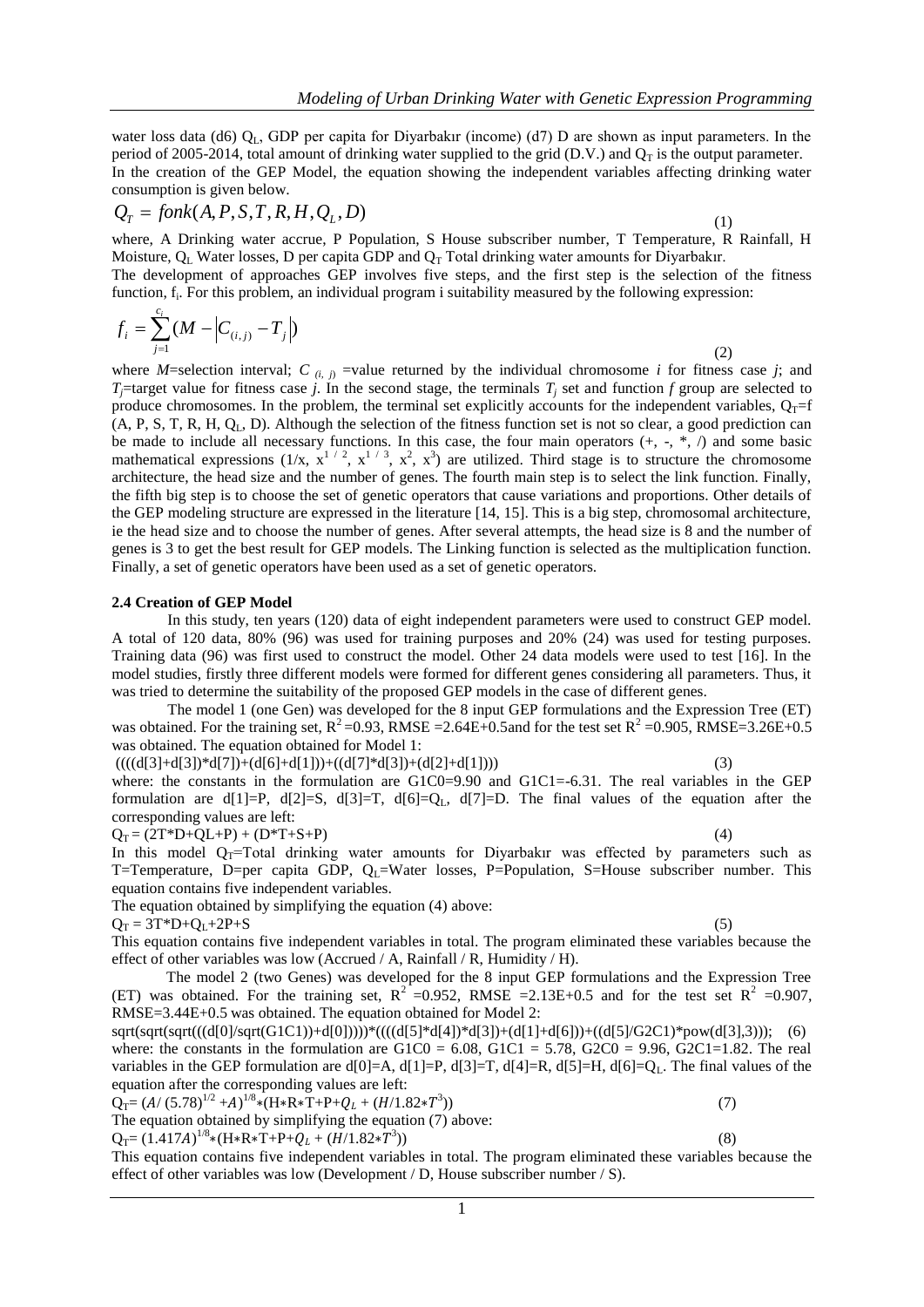The model 3 (three Genes) was developed for the 8 input GEP formulations and the Expression Tree (ET) was obtained. For the training set,  $R^2 = 0.982$ , RMSE =1.23E+0.5 and for the test set  $R^2 = 0.947$ , RMSE  $=2.52E+0.5$  was obtained. Fig. 2 shows the ET of the formulation which actually is:

pow(((d[0]/d[7])\*sqrt(((d[1]+d[1])+d[1]))),(1/3))\*sqrt(pow(pow((((G2C0/d[5])-G2C1)+d[0]),(1/3)),(1/3))) \*(((d[1]-(d[7]\*G3C1))+((d[6]-d[5])-d[2]))+d[1]), (9)

where: the constants in the formulation are G1C0=2.61, G1C1=2.547, G2C0=9.92, G2C1=0.273, G3C0=8.55 and G3C1=4.83. The real variables in the GEP formulation are  $d[0]=A$ ,  $d[1]=P$ ,  $d[2]=S$ ,  $d[3]=T$ ,  $d[4]=R$ ,  $d[5]=H$ ,  $d[6]=Q<sub>L</sub>$ ,  $d[7]=D$ . The final values of the equation after the corresponding values are left:

$$
Q_T = (\sqrt[3]{\frac{A}{D} + \sqrt{3P}}) * (\sqrt[18]{\frac{9.92}{H} - 0.273 + A}) * (2P - 4.83D + Q_L - H - S)
$$
(10)

In this model Q<sub>T</sub>=Total drinking water amounts for Diyarbakır was effected by parameters such as A=Drinking Water Accrued, P=Population, S=House subscriber number, T=Temperature, R=Rainfall, H=Moisture,  $Q_1$ =Water losses, D=per capita GDP. This equation contains seven independent variables. It is seen that seven variables are effective in this equation.

#### **Figure 2. Expression tree (ET) for the proposed GEP formulation**



It is calculated as  $R^2$ =0.982 for the training set in Fig. 3. In Fig. 4, the test (validation) set is calculated as  $R^2$ =0.947. When the models for different amplitudes are examined, it is seen that the three genes model gives better results than the one and two genes models. As shown in Fig. 3 and Fig. 4, the graphs of the estimated values obtained and measured in the model are close to each other. This indicates that the GEP Model contains values close to the measured data.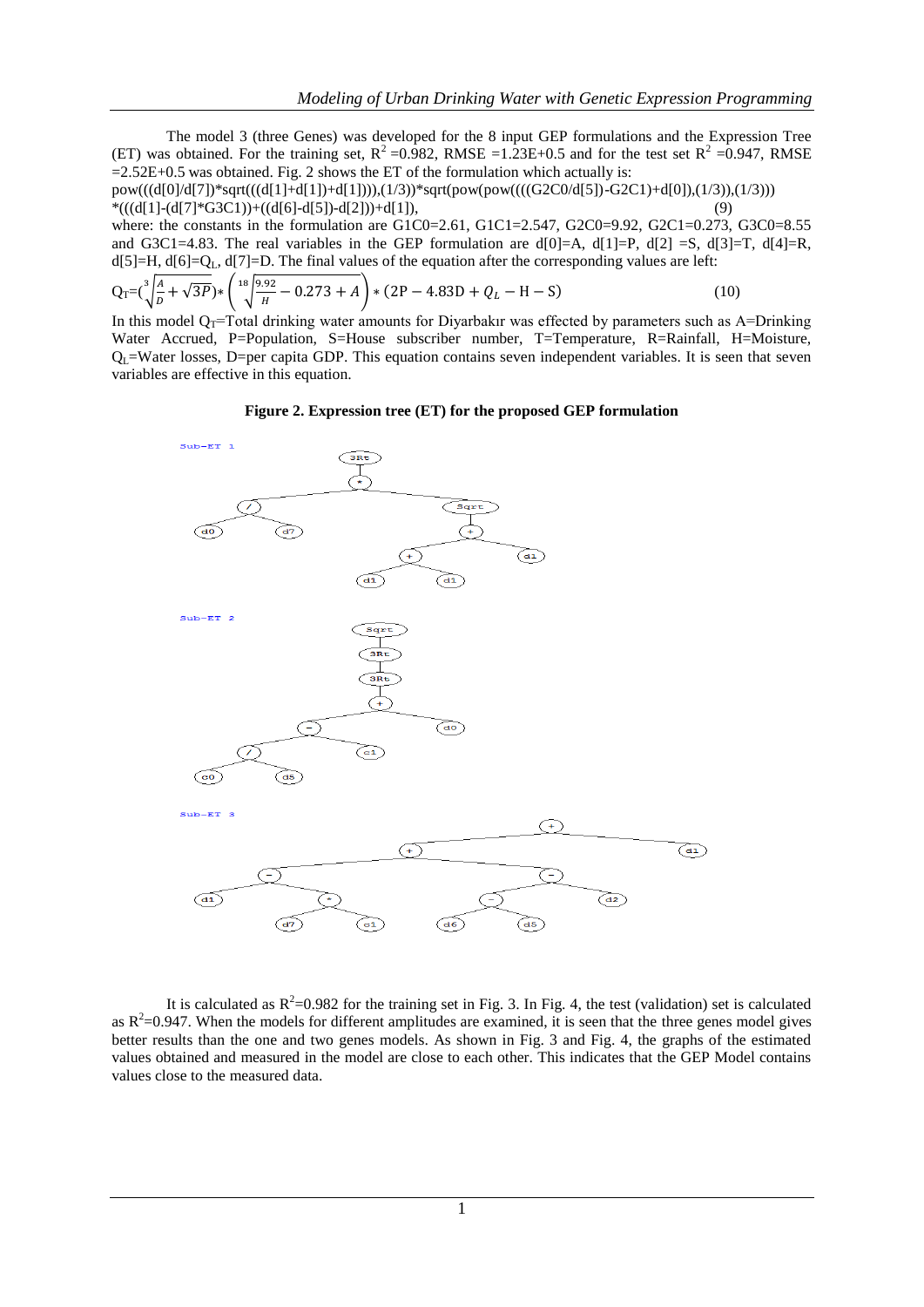

**Figure3. Gep estimations of Q<sup>t</sup> versus measured ones for train set (Model 3)**

**Figure 4. GEP estimations of Q<sup>t</sup> versus measured ones for test set (Model 3)**



# **III. RESULTS AND DISCUSSION**

As seen in Table 2, 3 models with different gens of 8 input parameters have been developed. The training set,  $R^2$ =0.93, RMSE=2.64E+0.5 and the test set  $R^2$ =0.905, RMSE=3.26E+0.5 was obtained for Model 1. The training set,  $R^2$ =0.952, RMSE =2.13E+0.5 and the test set  $R^2$ =0.907, RMSE=3.44E+0.5 was obtained for Model 2. The training set,  $R^2 = 0.982$ , RMSE=1.23E+0.5 and the test set  $R^2 = 0.947$ , RMSE =2.52E+0.5 was obtained for Model 3. As it can be seen from the models the performance of the model increases with the increase in the number of genes with the constant input parameters. According to Model 1 and Model 2, in the model 3 (three genes), both high  $R^2$  and small RMSE values were obtained in both training and test (0.982, 1.23E+0.5 and 0.947, 2.52E+0.5).

|              |                                     | <b>TRAINING</b> |       | <b>TEST</b>   |                |               |
|--------------|-------------------------------------|-----------------|-------|---------------|----------------|---------------|
| <b>MODEL</b> | <b>MODEL TYPE</b>                   | Gen             | Dʻ    | <b>RMSE</b>   | $\mathbf{R}^2$ | <b>RMSE</b>   |
|              | $Q_T = F(A, P, S, T, R, H, Q_L, D)$ |                 | 0.930 | $2.64E + 0.5$ | 0.905          | $3.26E + 0.5$ |
|              | $Q_T = F(A, P, S, T, R, H, Q_L, D)$ |                 | 0.952 | $2.13E + 0.5$ | 0.907          | $3.44E+0.5$   |
|              | $Q_T = F(A, P, S, T, R, H, Q_L, D)$ |                 | 0.982 | $1.23E + 0.5$ | 0.947          | $2.52E+0.5$   |

**Table2. Statistical performance of GEP with different genes**

# **IV. CONCLUSIONS**

In this study, an Artificial Intelligence (AI) technique, Genetic Expression Programming (GEP) was used to mathematically model the parameters that may affect drinking water consumption. In the models formed within the scope of data that may affect drinking water consumption of Diyarbakır city, ten years data have been used between 2005-2014 years.